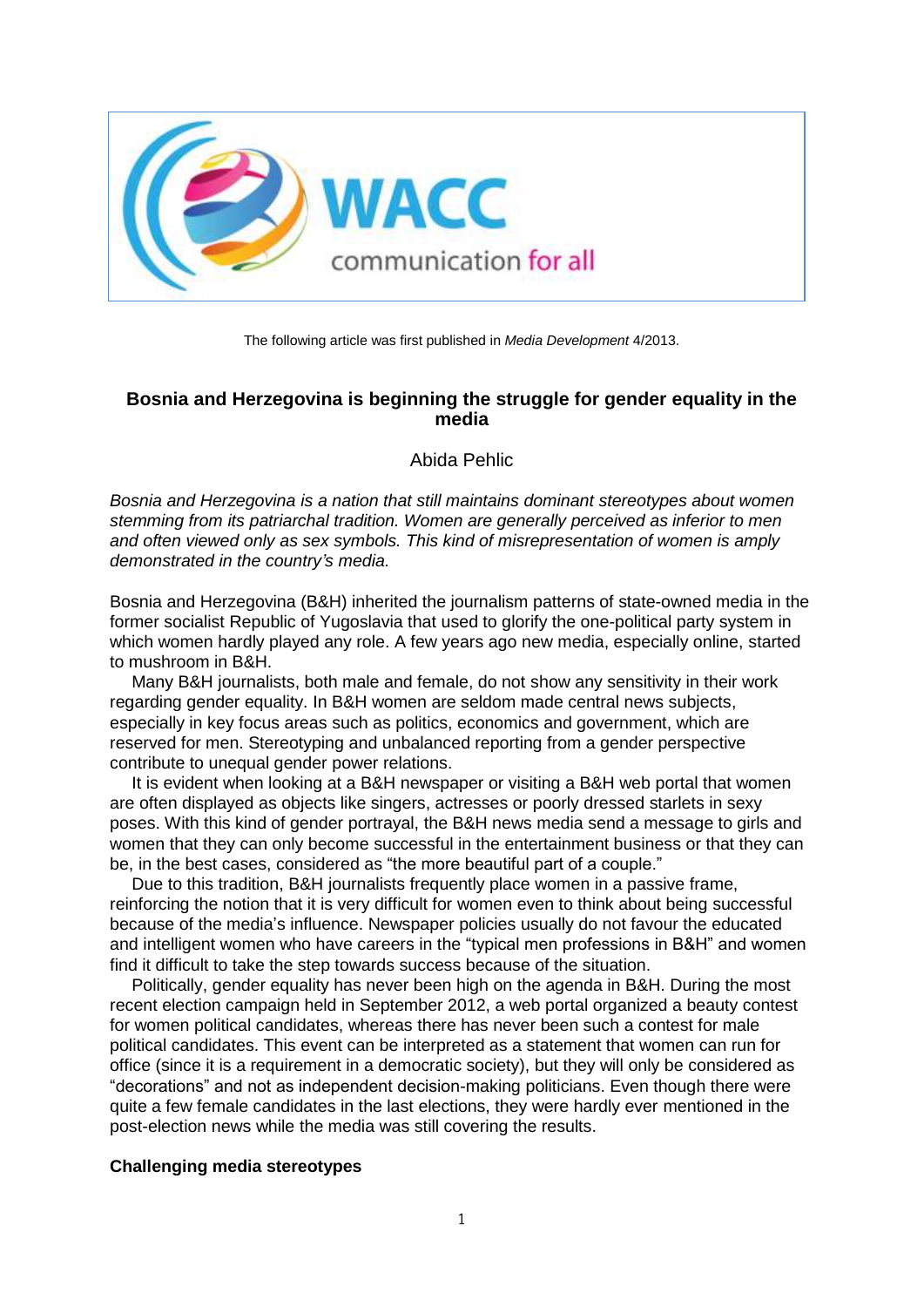The NGO "Novi put" has been working with vulnerable categories of women and girls and has realized that B&H media tens to marginalize their role in society. Generally B&H women have been largely invisible in the focus and content of the media. The implementation of the WACC-sponsored project "Promotion of Gender Ethical Journalism in Bosnia and Herzegovina" has enabled "Novi put" to increase media commitment to gender-ethical journalism and to the use of gender sensitive language in B&H media practice.

During the events organized as part of the project, which were attended by representatives of NGOs, the media and the general public, "Novi put" displayed media articles showing prejudices and stereotypes against women, sensationalism, and violation of the human rights of women and underage girls. This demonstrated the need finally to start applying gender ethical journalism in B&H.

Confronted by obvious facts resulted in a very positive reaction from all participants, who agreed that it was vital to improve the quality of cooperation between media and women's NGOs and that both sides need to make efforts in order to overcome the issue in the media. They also stated the need to make the B&H public more sensitive to gender equality issues, since it was concluded that the media create prevailing images about the perception of women in B&H.

All media representatives who attended the events organized during the project's implementation stated that they had never actually considered gender ethical reporting important, but prioritized other issues, given the extremely difficult political and economical situation in the country. They also stated that the global trend in the media is also one that lacks gender sensitivity.

Participation of NGO and media representatives at the events organized by "Novi put" resulted in creating a platform for future cooperation. "Novi put" has also succeeded in getting the media as a partner and tool for getting across messages on gender equality and will continue along with other NGOs with strategic use of the media as a tool for advancing gender equality. The events were also used to identify ways in which the B&H media could contribute to the promotion of NGO activities, advocacy and raising awareness. The B&H media now has an opportunity to use expertise and the findings of women NGOs in reporting about the topics the NGOs have been dealing with.

This project has also increased the interest of participating media in women's NGOs and reporting about their work. The general conclusion was that the biggest problem is a lack of an active editing policy and media attempts to gain high ratings and circulation at the expense of gender-sensitive journalism. Not only has "Novi put" succeeded in getting the media to promote gender equality, but it will continue bringing gender justice to the public's attention through more projects, since the activities have mostly had positive impacts on participants and stakeholders, especially regarding treatment of trafficked persons, victims of domestic violence and abused children.

The project has had significant impact on gender equality issues. Reporting on nongovernmental organizations dealing with gender issues has increased in B&H media. "Novi put" had more than 50 media stories during the project implementation period and in 2013 the media showed increased interest in all "Novi put" activities including detailed analysis of the issues involved. Media coverage has assisted "Novi put" to raise awareness about child pornography and paedophilia and also tackled the widespread issue of domestic violence in the country.

Since the training workshops that were held as part of the project, some media have increasingly used gender sensitive language in their articles. After the workshops, media started analyzing the issue of gender ethical journalism in a more detailed fashion. One article that dealt with the issue used parts of the "Novi put" leaflet that was designed for the purpose of the project.

Even though the general impact was very good, given overall gender-related attitudes, the project only "scratched the surface" so to say. It is necessary to continue working on this issue but on a larger scale, involving also relevant institutions such as the Regulatory Agency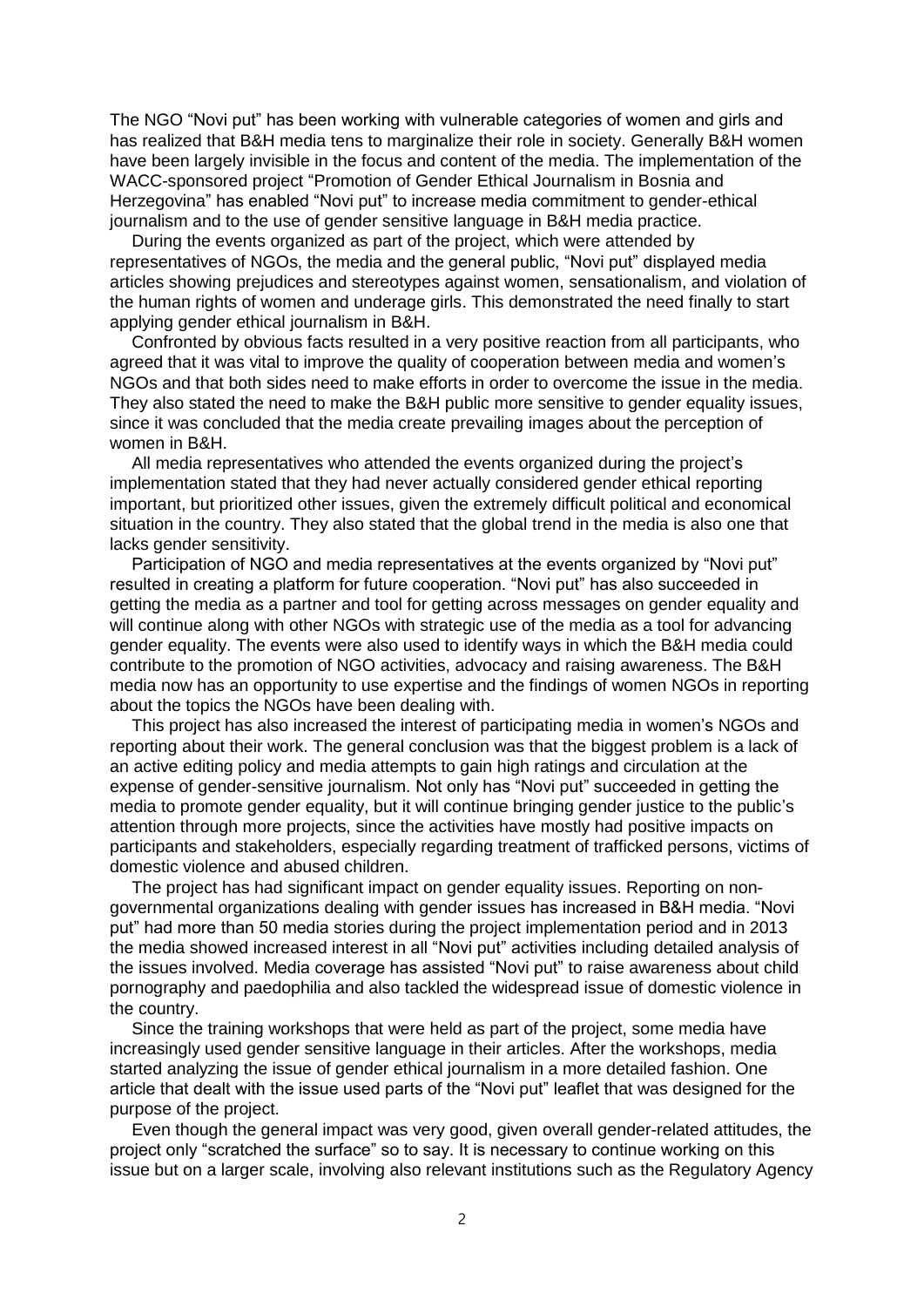for Communication, the Gender Centre, media owners as key policy makers, and NGO representatives and other relevant stakeholders in order to achieve a long-term impact. Many journalists also recommended that it is also important to target young journalists and students of journalism.

Nevertheless, there are still many prejudices about women and their role in B&H society and some politicians tend to make discriminatory statements about women politicians. A B&H radio station, one of the project beneficiaries, published a reaction to the B&H Women Network and also emphasized the need for gender equality.

## **Complex political and social background**

The [Socialist Republic of Bosnia and Herzegovina](https://en.wikipedia.org/wiki/Socialist_Republic_of_Bosnia_and_Herzegovina) was one of [Yugoslavia'](https://en.wikipedia.org/wiki/Socialist_Federal_Republic_of_Yugoslavia)s six federal provinces. Bosnia and Herzegovina is located in South-eastern Europe, on the Balkan Peninsula inhabited by Bosniacs (Muslims), Serbs (Orthodox) and Croats (Catholics). It was carved out of the former Yugoslavia and became an independent state on 3 March 1992 after Yugoslavia started to fall apart. In the period from 1992 through 1995 B&H experienced a brutal war, in which all three ethnicities were sworn enemies fighting against each other. Besides total physical destruction of the country, the war resulted in more than 100.000 killed, mostly Bosnian Muslims, and hundreds of thousands of displaced persons and refugees.

The [Dayton Agreement](https://en.wikipedia.org/wiki/Dayton_Agreement) ended the [Bosnian war](https://en.wikipedia.org/wiki/Bosnian_war) in 1995. Under this agreement, the two entities – Federation of Bosnia and Herzegovina (mostly inhabited by Muslims and Croats) and the Republika Srpska (mostly inhabited with Serbs) formed a single state. The war adversely impacted the social and economic landscape for the estimated four million people of all three ethnicities who nowadays call B&H home.

Political and ethnical tensions in B&H have never ceased, even though the war stopped almost 18 years ago and in some parts of the country, especially in Herzegovina region, they are getting worse. The war impact is still present and many media still support a division of the country along ethnic lines. Moreover, there are still some B&H media who deny the feminicide, genocide and ethnic cleansing that occurred during the 1992-95 war in B&H. All three ethnicities ended up having their "own" mainstream media, both print and electronic, and many web portals, whose editorial policy is completely different when it comes to political and economic life of B&H.

Mary Ann Hennessey, Council of Europe Head of Office in B&H stated in April 2012 that "in B&H irresponsible media have been spreading unscrupulous propaganda for 20 years. This is the moment to think about our prejudices, the words and the responsibility that we bear for what we say. Bosnia and Herzegovina is a country that is officially committed to compliance with the standards of the Council of Europe, human rights and legal system, and the media should follow these standards."<sup>1</sup>

According to the Freedom House Report on B&H media, press status is partly free.<sup>2</sup> The report says that political parties and leaders in B&H exert considerable pressure on the media. According to the survey B&H was in 95th place out of 197 countries. The report said that the pressures on the media have been increasing over the years so they have eventually been placed at the service of political parties.

However, despite the fact that many B&H media outlets have completely different political views, they all have had one thing in common – a lack of a policy on gender equality. It is still necessary to initiate positive changes in terms of challenging stereotypes in gender portrayal in news, establishing partnerships between media and NGOs aimed at improving gender equality, and raising awareness about the need for proper reflection on women's needs and concerns in media.

The project funded and supported by WACC enabled "Novi put" to start the discussion regarding gender ethical journalism in B&H and to begin to increase media commitment to it. "Novi put", as one of leading B&H NGOs for prevention of human trafficking and gender-